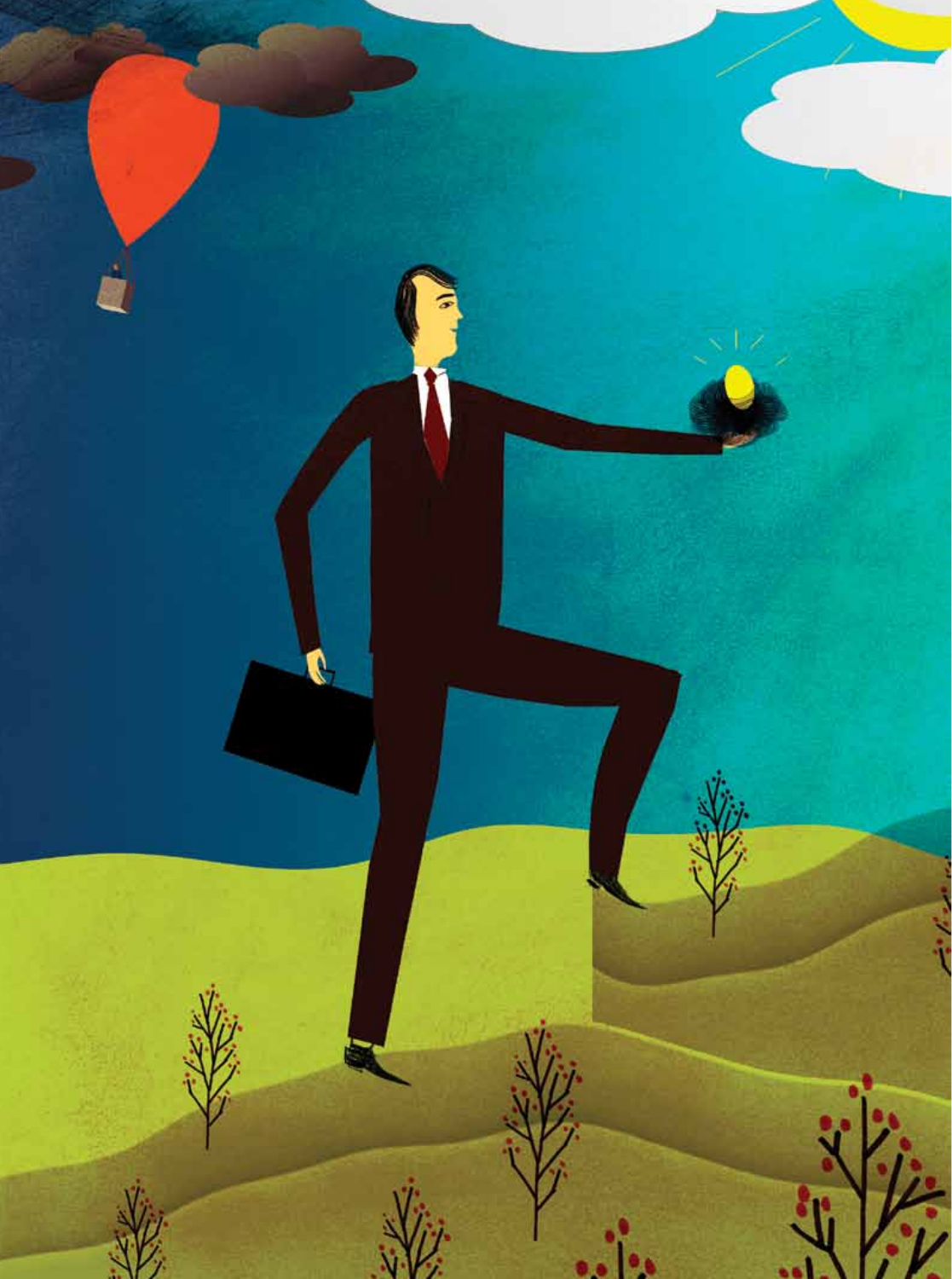

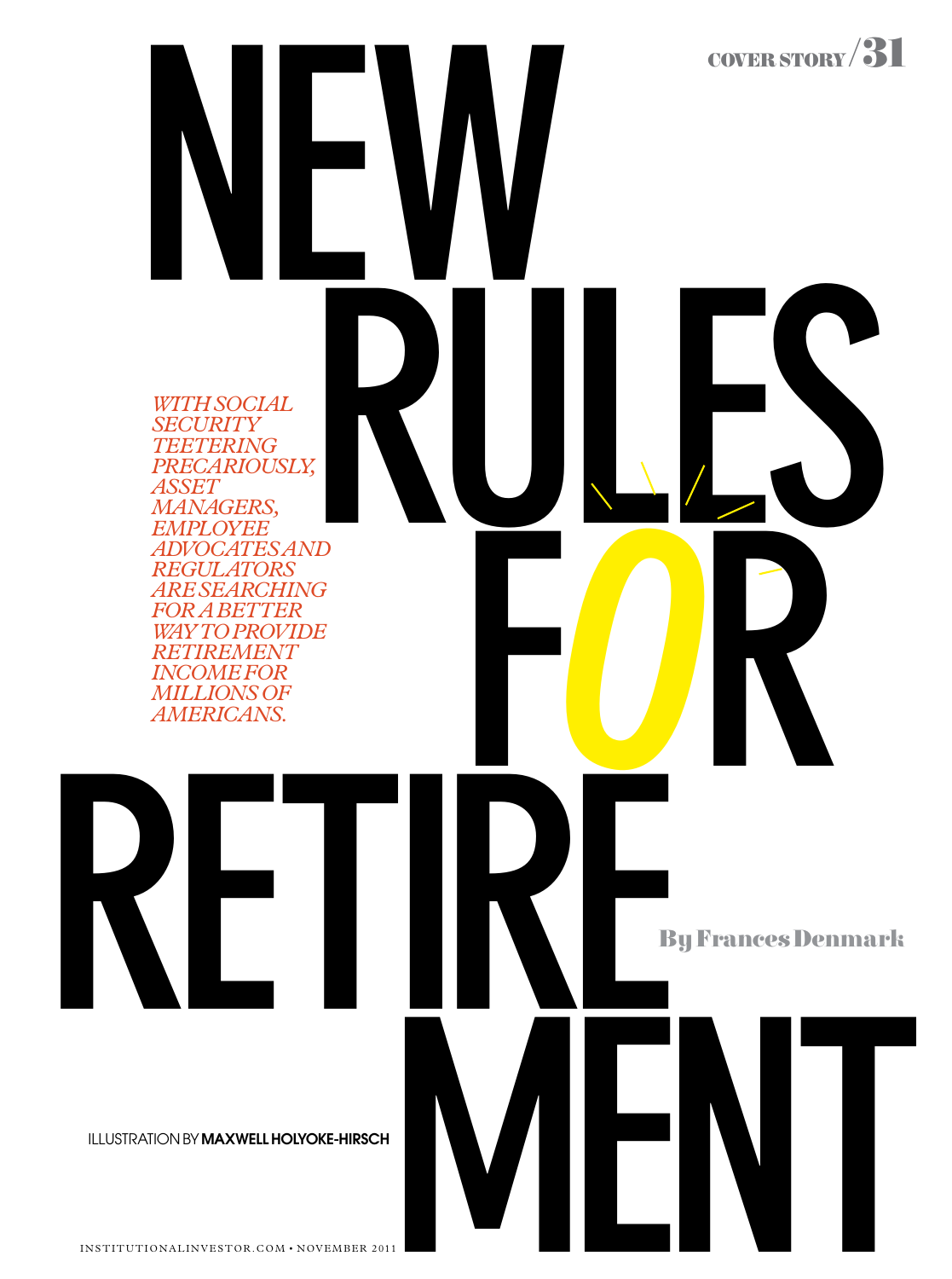#### On September 7, 2011, eight candidates for the

**ON SEPTEMBER 7, 2011, EIGI**<br>Republican presidential nomination<br>and Presidential Library in Simi Va<br>planned series of at least 20 televise<br>the national debut of then-front-ru<br>governor did not disappoint. Where<br>him about h Republican presidential nomination gathered at the Ronald Reagan Presidential Library in Simi Valley, California, for the fifth in a planned series of at least 20 televised debates. The evening marked the national debut of then-front-runner Rick Perry, and the Texas governor did not disappoint. When one of the moderators asked him about his views on Social Security, which Perry had called "a crumbling monument to the failure of the New Deal" in his book *Fed Up!*, the governor didn't hold back. "It is a Ponzi scheme to tell our kids that are 25 or 30 today, 'You're paying into a program that's going to be there,'" he answered.

Perry's characterization of Social Security as a Ponzi scheme — a term that will be forever linked in the American consciousness to fraudster Bernard Madoff — set off a heated exchange with fellow candidate Mitt Romney during the September debate. The real issue, said the former Massachusetts governor, is not about funding Social Security but saving it.

Few people, including Romney, should have been surprised by Perry's statement. The Texas governor is one in a long line of politicians who have sought to dismantle Social Security since it was established close to 80 years ago, at the height of the Great Depression. In 1964, Republican presidential candidate Barry Goldwater established his conservative credentials by recommending that the federal program become voluntary. In 1981 president Ronald Reagan met with resistance over his proposed cuts to Social Security, leading him to appoint a commission to resolve funding issues. More recently, president George W. Bush promoted a plan to convert part of Social Security to individual investment accounts.

Now, as a result of the latest financial crisis, the Social Security promise made to millions of workers who are paying into the system has become hostage to the much larger debate that has been raging for months in Washington: how to shrink the \$15 trillion U.S. federal debt load. With Congress paralyzed by dissension, the retirement security of 150 million U.S. workers hangs in the balance. In the midst of the Sturm und Drang, however, there is some certainty. The one group that's guaranteed to benefit from the lack of certainty of future Social Security benefits — Rick Perry's "Ponzi scheme" — is the asset management industry.

With the notable exception of Social Security, U.S. pension and retirement plan sponsors and participants have long depended on asset managers to invest what has grown to be many trillions of their dollars in collective trusts and mutual funds. President Bush's faith in the industry led him to call for an enormous new system of individually managed retirement accounts as a replacement for at least part of Social Security; this would have added trillions more in assets for financial firms to manage. Although that idea was tabled, most policymakers agree that Social Security will need a fix that will result in fewer benefits for future generations of Americans.

The retirement system in the U.S. is at a critical point. Even if Social Security benefits remain untouched, the looming gap in retirement income security and the promise of a flood of new assets into the system are fueling a race among asset managers to create, structure, sell and manage new products. Longtime defined benefit pension plan managers like Goldman Sachs Asset Management, Northern Trust Investments and State Street Global Advisors are gearing up to gain assets in the burgeoning defined contribution

arena. Fund managers that have long specialized in 401(k) and other defined contribution plans, like Fidelity Investments, T. Rowe Price Associates and Vanguard Group, are looking for new instruments that will allow them to keep their lead.

If money managers can't deliver a rational retirement system, there are plenty of people at their heels ready to step in with new solutions. Organizations as diverse as the National Conference on Public Employee Retirement Systems and global consulting firm Mercer have recently designed pension schemes and want a wholesale change to the U.S. retirement system. At the same time, retirement industry regulators and congressional committees have been holding hearings to determine how to make the 401(k) plan look and act more like a traditional pension.

Thirty years of data have proven that defined contribution plans do not provide the retirement benefits of a traditional pension. When the 2008–'09 market crisis exposed 401(k) investors' vulnerability, criticism of the current retirement savings system and asset managers' role in it became louder. In February 2009, John Bogle, founder

> and former CEO of Vanguard Group and an outspoken critic of the fund industry he helped found, pointedly told the Educa-

**BENEFITS** *The quest to provide a lifetime income stream*

**FUNDS WITH** 

Turning working folks into professional investors has been a challenge for the asset management industry in the U.S. for nearly three decades. Trillions of dollars and 23 million defined contribution investors later, progress has clearly been made. Now comes the next challenge: decumulation. The term of art coined for postretirement annuitized payouts that mimic Social Security and traditional pensions has been proving even more challenging than accumulation, says Mark Warshawsky, Washingtonbased head of retirement research for consulting firm Towers Watson. For one thing, he explains, there are a lot of moving parts and more confusion.

"There are ideas out there and the beginning of the process," Warshawsky adds. "I think that there will be a lot of products."

High cost is a major obstacle in selling annuities. Products that address pretty much everything people want — a minimum

monthly payment, a fund balance, income flow and the ability to grow with the stock market — can cost close to 350 basis points a year. That's a hefty fee for most defined contribution participants, and employers have not been signing on.

Another problem has been the lack of a clear regulatory nod. Last year the U.S. Internal Revenue Service and the Department of Labor's Employee Benefits Security Administration requested information from the public on these products and held two days of hearings. The findings were inconclusive, but that has not stopped the asset management industry from continuing to build products in anticipation of plan sponsors signing on.

"I think an annuity is something people can't afford not to do," says Kristi Mitchem, head of defined contribution at State Street Global Advisors.

Consultants look at the postretirement asset chase with more of a jaundiced eye. "The industry is all about how do you get the money when they [participants] terminate," says Pamela Hess, director of retirement research at consulting group Aon Hewitt in Lincolnshire,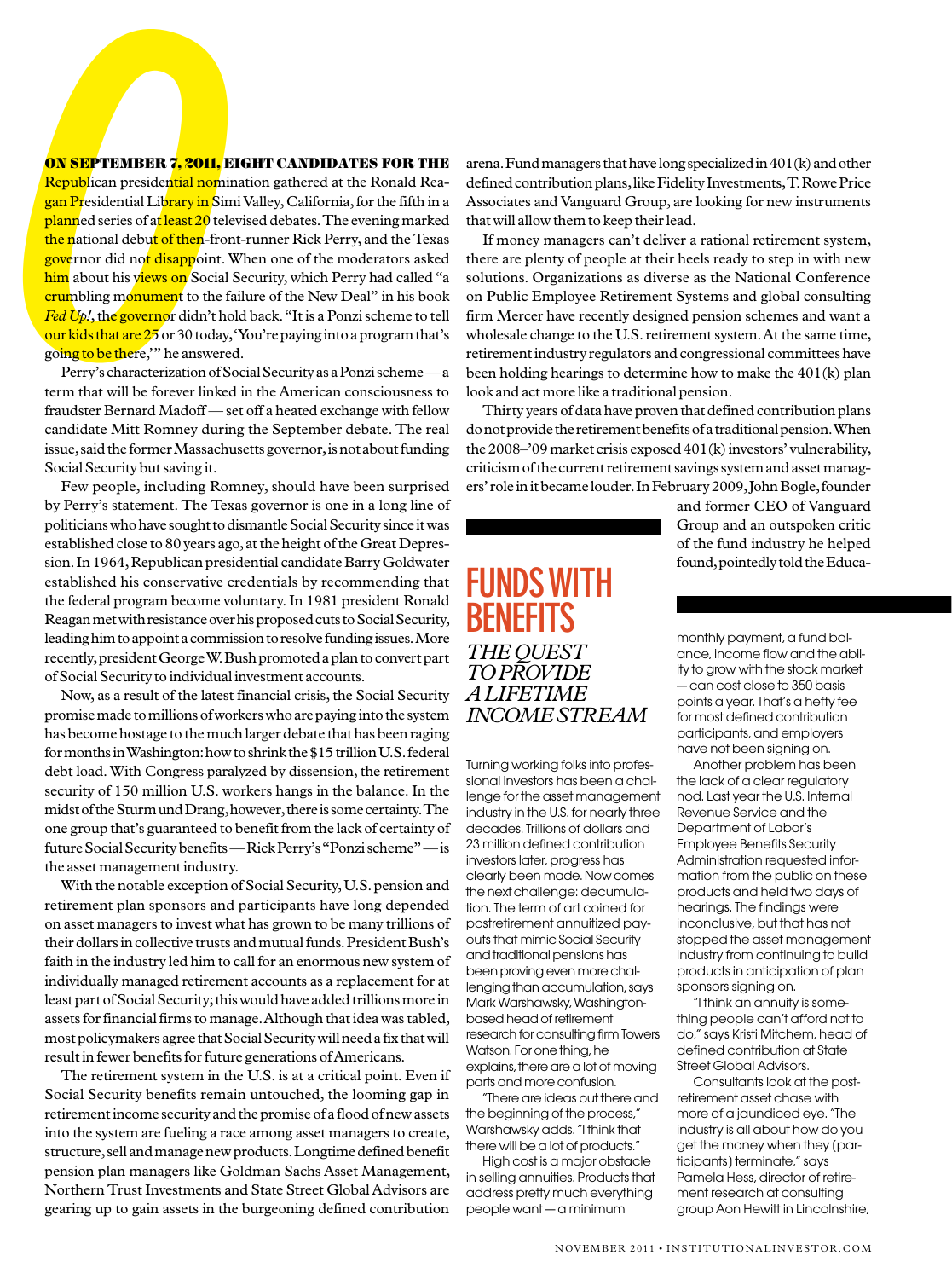cover story /33

tion and Labor Committee of the U.S. House of Representatives, "Our existing [defined contribution] system is failing investors." Bogle called for systemwide changes, identifying high fees that engender mediocre or poor returns as a key problem.

"On the DC side investors are getting retail mutual funds," Bogle recently told *Institutional Investor*. "The industry is guilty of charging grossly excessive costs. We charge large investors much less."

A three-way race is building among asset managers and insurance companies, regulators and policymakers, and industry activists to solve the retirement crisis. Overwhelming evidence in favor of key elements of defined benefit pensions — professional investment management with lower fees and greater portfolio diversification, large collective pools of participants and a lifetime payout — has asset managers working overtime to come up with new schemes to prevent a scenario in which massive numbers of elderly people become wards of the state.

The retirement system, such as it was, once consisted of a chaotic web of haphazard arrangements ranging from family support and mutual aid societies to almshouses and early death. The 20th century saw the creation of a government-sanctioned safety net — Social Security — and a law meant to safeguard employer-sponsored pensions: the Employee Retirement Income Security Act of 1974.

Despite these changes, the U.S. retirement structure, often referred to as a three-legged stool, has become very wobbly.

The first leg of the stool, defined benefit pensions, peaked at coverage for 30 percent of Americans in the 1970s and '80s following the passage of ERISA. Today that number is down to 20 percent and shrinking fast as workplace savings plans replace traditional pensions in the private sector. The second leg, personal savings — which includes savings plans like the 401(k) — is also in decline. In June 2010 the U.S. Department of Commerce reported that the personal savings rate had fallen to zero, closing in on the last low, reached during the depths of the Great Depression, when the savings rate turned negative. That leaves the last leg, Social Security, as the only guaranteed retirement income source, and the only source for a full one third of American retirees.

The vast majority of employers believe their workforce is ill prepared for retirement. According to consulting firm Deloitte's 2011 annual 401(k) survey on retirement readiness, only 15 percent of 653 private employers surveyed — which were fairly evenly distributed across geography, industry sector and size — believe their employees will be financially ready to retire. That paltry number hasn't budged in 14 years, says Scott Cole, a senior consultant who led the project from Deloitte's Wilton, Connecticut, office.

"It's a matter of where you place the responsibility," says Cole,

Illinois. Currently, rolling over participant assets to retail platforms at retirement has been very profitable for recordkeepers like Fidelity Investments and Vanguard Group that started providing bundled plan packages in the 1990s. That has been the default retirement solution pending a new way of distributing participants' assets.

"There's a strong argument for putting some portion of personal savings into an annuity for basic requirements," says Alicia Munnell, Peter F. Drucker Professor of Management Sciences at Boston College's Carroll School of Management. "Social Security is special," she continues. "We're losing a particular type of retirement income." Munnell, who also directs the college's Center for Retirement Research, adds, "We've been used to having some annuitized income through Social Security."

But building annuitized products will not be a cakewalk. The insurance industry owns the franchise on guaranteed lifetime income, explains Thomas Streiff, retirement product manager at Pacific Investment Management Co. When the asset management and insurance industries work together, there

are challenges with both delivery and education. Pimco has partnered with MetLife to offer an annuity product tied to one of its mutual funds that is only being offered on the retail level, not through workplace retirement plans. "We've made progress, but not enough," Streiff complains.

There are several practical concerns about the benefits of annuity products. Dean Takahashi, senior director of investments at the Yale University Investments Office, has started to look at the retirement issue on behalf of the university's professors and others. Takahashi, who has worked alongside endowment head David Swensen for 25 years, believes future retirees face a number of challenges.

"It is difficult to find simple, straightforward advice on how much people need to save," Takahashi explains. "And once they have retired, they get little guidance on how much of their savings they can draw each year as they budget their resources over an uncertain life span. Life annuities can help deal with the risk of outliving one's savings; however, annuities usually don't address inflation risk."

The Yale investments director says many retirees avoid annuities because their terms and pricing are difficult to understand. They also worry about losing their money, leaving less for their heirs, if they die soon after retiring.

Asset managers' awareness of these pitfalls and their eagerness to make sales are driving new-product research and development. At BlackRock's San Francisco offices, home to the former Barclays Global Investors team that created the first target date fund in 1993, Chip Castille, head of the U.S. and Canadian defined contribution group, explains the firm's next-generation product. Advances in technology have enabled BlackRock, which bought BGI in 2009 and manages \$325 billion in defined contribution assets in North America, to create a new series of target date funds that replace the fixed-income portion of these multifund portfolios with an annuity. A separate account with MetLife and interest rate averaging allow the funds to charge about half of what a typical guaranteed minimum withdrawal benefit wrapped around a target date fund would cost.

AllianceBernstein Investments has advanced the cause by bundling multiple insurers in its guaranteed withdrawal benefit. The company delivers the annuity inside a target date fund structure for one third the price of a standalone annuity. It begins phasing in at age 50 and is fully established within the participants' accounts by age 60. "Portability is key," says Thomas Fontaine, head of defined contribution investments. "It had to be able to change insurers and recordkeepers and preserve the benefit." But David Bauer, a partner with Casey, Quirk & Associates, cautions, "There isn't enough balance sheet in all the insurance companies in the country to annuitize everyone's retirement income."

For those who want a distribution vehicle without an insurance component, Fidelity offers a series of income replacement funds that work as a sort of reverse target date fund. Investors select the date they want their fund to liquidate, and the fund pays out until that date. According to Fidelity, annuity products have not been widely used because many people do not want to confront their own mortality. — F.D.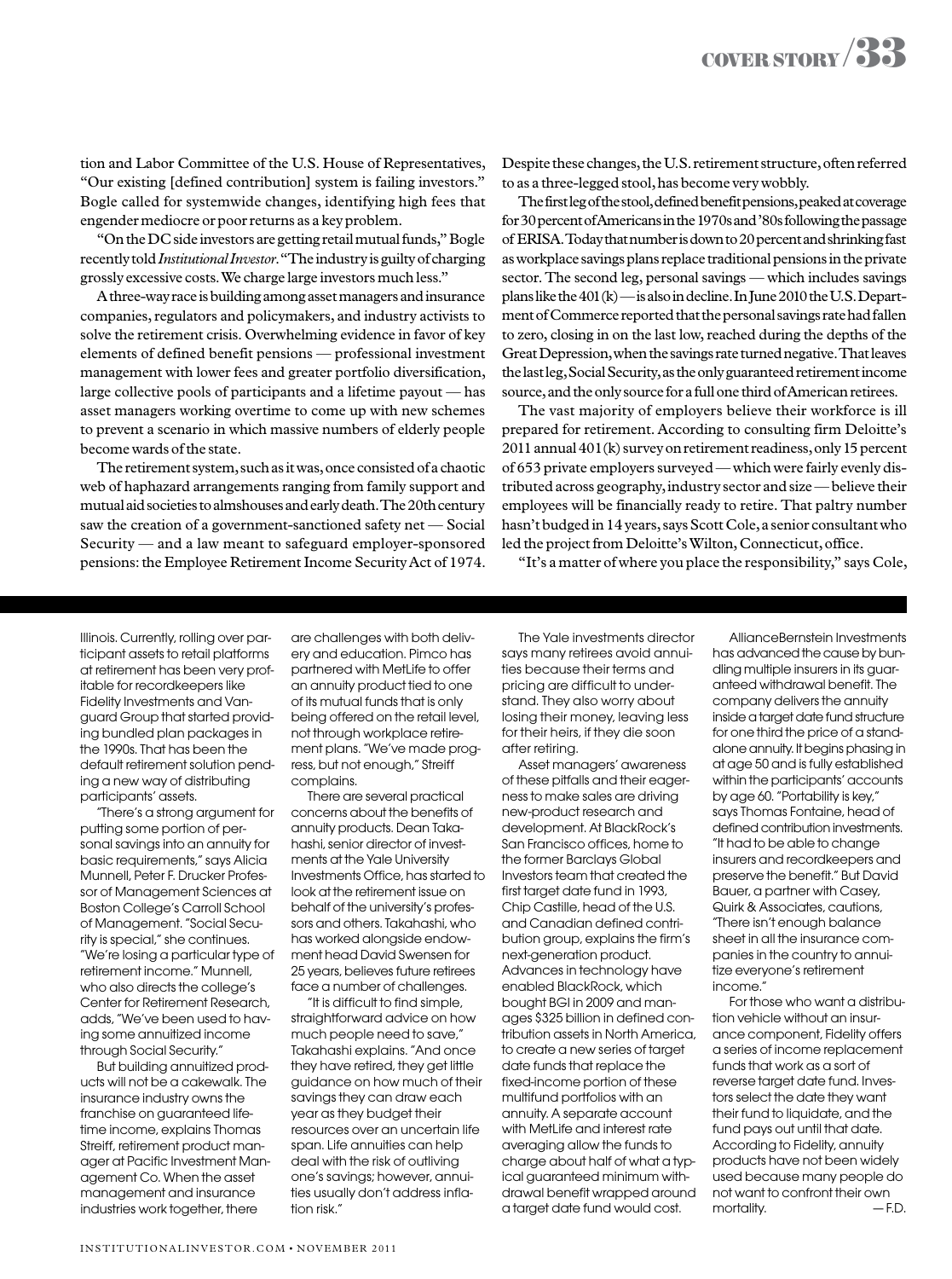

who was surprised by the long-term nature of these findings. He points to actively managed funds that can cost 20 times more than index funds: "In my view, the responsibility falls on the plan sponsor to be pushing the asset managers to come up with the right products."

Money managers like to boast that mutual fund fees have come down. In 1990, when mutual fund assets were a mere 9 percent of the \$35 billion in 401(k) plans, average fees and expenses paid by investors were a whopping 198 basis points, or close to 2 percent. By the end of 2010, when mutual funds had captured more than half of the \$4.7 trillion in all defined contribution plans — 401(k), 403(b) and 457 — the average fees and expenses for all funds had dropped to less than 1 percent, and to 1.3 percent for actively managed equity funds. That's still not good enough, says Vanguard's Bogle, who has long championed index funds, whose fees can be as low as 10 basis points.

"Much more broadly, we need money managers to behave as fiduciaries," says Bogle. "It's a great big asset-gathering business. Money managers should put investors' interests ahead of their own. Fiduciary duty — where is it?"

The U.S. is heading toward a massive national retirement crisis. The Employee Benefit Research Institute in Washington recently calculated the aggregate savings shortfall to be close to \$4.6 trillion. Without Social Security, the figure would rocket to \$8.5 trillion. If these gaps were filled, the asset management industry would stand to reap a bonanza that would build on the \$4.7 trillion in 401(k) assets and \$6.8 trillion in corporate and public defined benefit pensions that it already manages.

"Now is the time to fix Social Security," says Putnam Investments CEO Robert Reynolds. "But we don't have the political courage to go after anything."

There is some good news. Reynolds estimates that, partly as a result of the Pension Protection Act of 2006, even without a new solution to plug the income gap predicted for retirees, workplace

## "Fidelity noticed a long time ago that people might want to discount Social Security as a source of income."

**— Boyce Greer,** Fidelity Investments

savings will grow by nearly 70 percent, to more than \$6 trillion in the next five years. Looking further out to 2020, Darien, Connecticut–based investment management consulting firm Casey, Quirk & Associates predicts that there will be \$7.7 trillion in definedcontribution-plan assets. A key reason for the projected growth in plan assets is the three "auto" additions sanctioned by the PPA: automatic enrollment, automatic deferral into qualified default investment alternatives like target date funds and automatic escalation of participants' contributions. The percentage of plans that automatically enroll employees has risen dramatically, from 19 percent in 2005 to 56 percent in 2010, according to consulting firm Aon Hewitt in Lincolnshire, Illinois.

Reynolds, who takes pride in the fact that the mutual fund was invented in Boston, a city that is now home to 20 percent of all fund assets, believes that if all three automatic features were implemented for all employees and combined with Social Security benefits, middle-income workers would retire with 125 percent of their annual income at retirement available on an annual basis. But, laments Reynolds, who left his role as vice chairman and COO at Fidelity to join Putnam in 2008, "The 401(k) system in this country only covers half of working Americans."

Adds Damon Silvers, policy director and general counsel at the AFL-CIO in Washington: "The real, fundamental problem is, there isn't enough money in the system in relation to the retirement needs of employees. Employers don't put enough in."

Even if both employers and employees contributed more money to 401(k) plans, the discrepancy in investment returns between those plans and old-fashioned pensions is enormous. A joint survey by the National Institute on Retirement Security and consulting firm Milliman released in October found that defined benefit plans produce an almost 25 percent greater return to participants over a 30-year period than defined contribution plans. On a per annum basis, the defined benefit plans outperformed defined contribution plans by 80 to 270 basis points. In a separate study, published in March 2011, Towers Watson found that from 1995 through 2008 the yearly asset-weighted median rates of return of traditional pensions were 100 basis points higher than for 401(k)-type plans.

At a September 15 hearing on promoting retirement security, held by the U.S. Senate Finance Committee, Karen Friedman, policy director of the Pension Rights Center in Washington, talked about proposals for some of the new retirement plan models. "These are not unreachable ideals," said Friedman. "While encouraging savings is a worthy goal, 401(k) plans are not a substitute for good, secure pensions."

To get employees where they need to be, the asset management industry is pinning its hopes on two products that mimic critical features of traditional pensions: target date funds to diversify investors' asset allocation, and annuities or lifetime income vehicles. Target date funds, also called lifestyle or life-cycle funds, suffered a big setback during the 2008–'09 financial crisis, when funds across all age cohorts dropped by 32 percent, according to the Employee Benefit Research Institute. Even worse was the discovery that many fund families had allocated outsize equity investments to preretirees in 2010 funds that suffered losses of more than 40 percent.

Managers have learned a hard lesson. They are now working feverishly to make changes to target date funds. Even staunch active managers like Fidelity have added index options to their fund lineups. Fund managers and insurance companies are also looking to create a new product to deliver postretirement benefits, meant to replace the annuitized portion of Social Security and traditional pensions (see "Funds with Benefits," page 32). "There's not an insurance company or asset management company that's not trying to find a retirement income solution," says Thomas Streiff, manager of retirement solutions at Pacific Investment Management Co. in Newport Beach, California. "We view this market as an important part of our future."

"It's an arms race to come up with a lifetime income solution," agrees Putnam's Reynolds.

The pressure to provide better retirement answers is forcing *continued on page 74*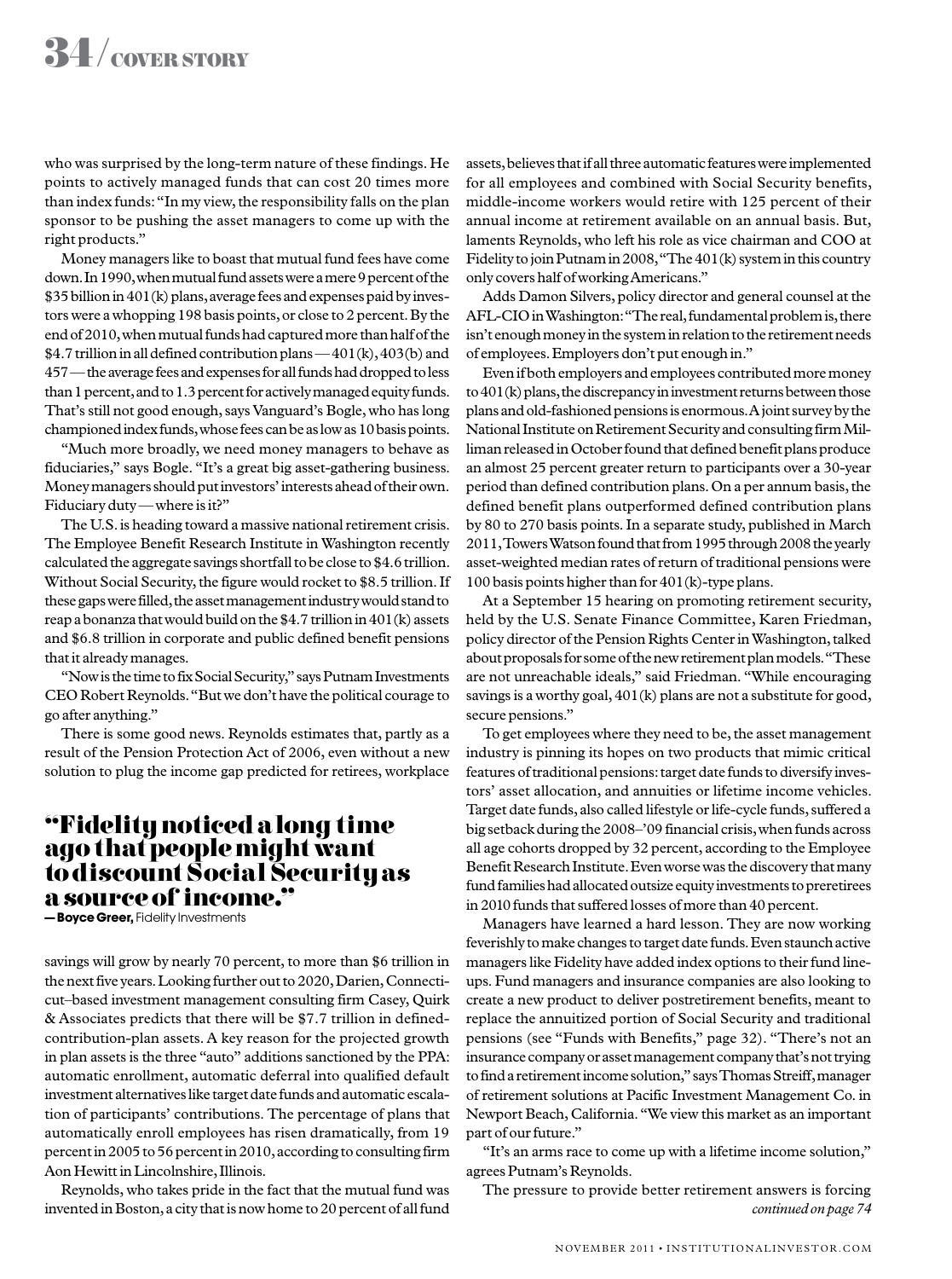

asset managers to think differently. "The primary vehicle is doing the lifting it wasn't designed for," says Winfield Evens, director of investment strategy for Aon Hewitt's outsourcing business, speaking of the 401(k) plan. "The ramifications of getting it wrong are enormous. Are the asset managers up to the task? So far, it's been a savings discussion, not a retirement discussion."

Asset managers must balance their own agendas with those of millions of individuals in need of retirement security. If the asset management industry cannot produce viable solutions that provide that balance, it will fall to policymakers, regulators and others to dictate pension reform.

### SOCIAL SECURITY HAS BEEN

embroiled in controversy for its entire 76-year history. Since president Franklin Roosevelt signed the Social Security Act on August 14, 1935, a cavalcade of politicians, presidents and pundits have threatened it and even questioned its very existence.

"It's only IOUs, and the government needs to come up with the money to pay it," explains Olivia Mitchell, professor of insurance and risk management at the University of Pennsylvania's Wharton School and director of both the Boettner Center for Pensions and Retirement Research and the Pension Research Council in Philadelphia.

Social Security is real, counters Virginia Reno, vice president for income security at the National Academy of Social Insurance in Washington. "People say the interest the government owes Social Security doesn't count because it's off-budget," Reno says. "But it's owed."

In 1994, during the Clinton administration, to support the case for there being real Treasury bonds backing Social Security,

Congress legislated a requirement that each security issued be physically presented in paper form. The Trust Fund Management branch of the Bureau of the Public Debt was chosen to house the documents. Inside a locked room in a four-story office building in Parkersburg, the third-largest city in West Virginia, sits a locked, four-drawer, white filing cabinet filled with three-ring binders. Inside the binders are 8-inch-by-11-inch paper representations of the now \$2.6 trillion in special Treasury bonds the U.S. government promises to redeem when the trust fund runs short of current tax revenues.

The filing cabinet gained notoriety during Bush's campaign for his scheme to convert Social Security to nonannuitized individual accounts. On April 5, 2005, during a photoop visit to Parkersburg, the president held up one of the binders, pointing out, "There is no trust fund, just IOUs."

The U.S. Treasury collects Social Security revenue through payroll taxes. Some of this revenue is used to pay current benefits; when it exceeds payout needs, the Treasury issues special bonds to the Social Security Trust Fund. But the fact that Congress can use the extra revenue to fund any program it wishes — to build a bridge to nowhere or help pay down U.S. debt, for example was behind President Obama's warning this summer that \$20 billion in Social Security checks might not be mailed. (They were.)

Charles Blahous, one of two public trustees for the Social Security and Medicare programs, and a research fellow with Stanford University's Hoover Institution, framed the basic argument in his May keynote address at Mitchell's annual Pension Research Council conference at Wharton. Blahous, former executive director of president Bush's 2001 Commission to Strengthen Social Security (Mitchell was one of the 13 commission members), asked where the money would come from to pay off the trust fund bonds. "We can choose to issue more bonds to Social Security at any time," he explained. "But doing so doesn't create the resources to pay Social Security benefits."

The future uncertainty of Social Security benefits is providing the asset management industry with a huge opportunity. Despite the failure of Bush's push to divert trillions in Social Security payroll taxes into individually managed accounts, dreams of new money pouring into their coffers has had asset managers salivating. Such a plan could still come about one day.

"When you look at the original promise of Social Security, there are those who argue the promise shouldn't be broken," says Pimco's Streiff. "We note that the promise has already been broken numerous times. We expect it could change significantly again."

The last major change to Social Security was made in 1983, at a time when the program was nearing insolvency. A bipartisan commission appointed by Reagan and led by Alan Greenspan (before his 1987 nomination as Federal Reserve chairman) reached a solution that Congress and the president agreed on. The retirement age was stepped up to 67, and the tax-rate schedule was altered so that higher-income retirees would begin to pay taxes on as much as 80 percent of their benefits. The June 1988 Social Security trustees' report announced that the program would be able to pay benefits for the next 75 years — but the surplus only lasted until 2009. Social Security inflows were reduced this year when the Tax Relief, Unemployment Insurance Reauthorization and Job Creation Act of 2010 cut the program's federal payroll tax from 6.2 percent to 4.2 percent.

#### Just a few weeks before his

untimely death in a kayaking accident in Idaho this past August, Boyce Greer, head of institutional investments at Fidelity in Boston, spoke to *Institutional Investor* about the first time the idea of a reduction in Social Security benefits entered the product development conversation at his firm. "Fidelity noticed a long time ago, right at the beginning of when we started to look at how people should be saving for retirement, that people might want to discount Social Security as a source of income," he explained of his firm's life-cycle fund planning during 1994 and 1995. "The same question is still being asked of asset managers like Fidelity," Greer added. "'What else can be done?'"

The asset management industry has been trying to get the U.S. workforce to save more for retirement since the early 1980s. It hasn't been easy. From the 1981 inception of workplace savings plans following the addition of paragraph "k" to Internal Revenue Code Section 401 in 1978, through the mid-1990s, Congress did little to nurture the growth of what came to be called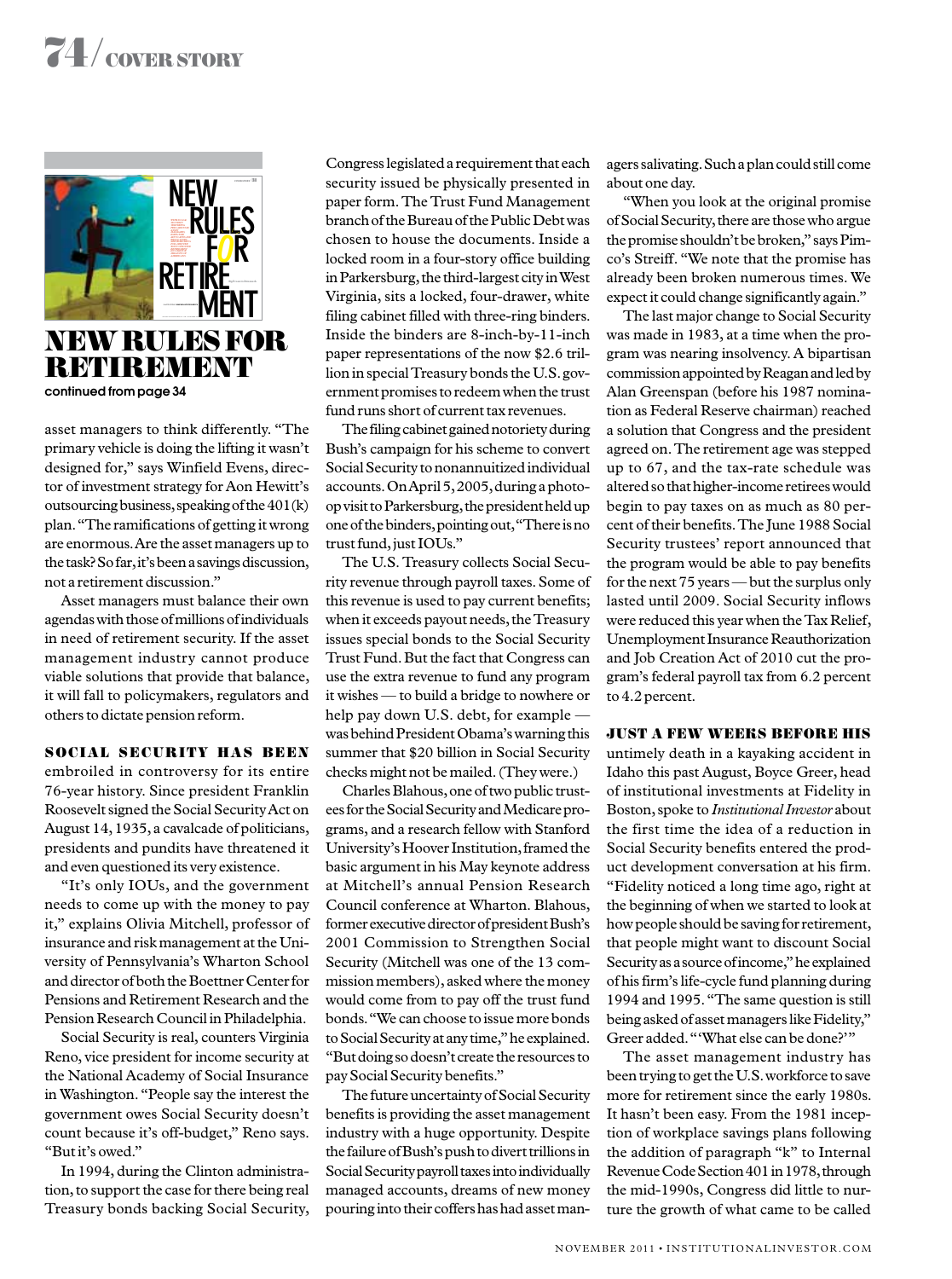defined contribution plans. In fact, fearing that employees would lose their pension benefits, in 1984 the Treasury Department proposed to eliminate section 401(k) entirely. Instead, in 1986 the Treasury merely revised some of the guidelines. That same year the Senate Finance Committee issued a warning that "excessive reliance on individual retirement savings (relative to employerprovided retirement savings) can result in inadequate retirement income security for many rank-and-file employees." The committee further warned that workplace savings plans should be supplementary: "Such arrangements should not be the primary employer-maintained retirement plan."

Yet that is precisely what happened.

In the 1980s and early 1990s, Congress passed a series of acts to amend ERISA to provide more revenue to federal coffers. Those amendments effectively penalized defined benefit pension overfunding and curbed the amount of money corporate employers could squirrel away for their employees. At the same time it was becomcation programs in favor of prepackaged, age-appropriate asset allocation funds, variously called lifestyle, life-cycle and target date funds.

Today there is \$346 billion in prepackaged versions of these funds offered by 48 different fund families; 75 percent of these assets are managed by Fidelity, T. Rowe Price and Vanguard. A further \$200 billion or so resides in customized separate account versions of these asset allocation portfolios, for a total of 11.6 percent of the overall \$4.7 trillion U.S. defined contribution market.

Target date funds are a particularly ripe target for improvement right now, as asset flows are predicted to explode. Casey Quirk estimates that by 2020 they will have swollen to about \$3.7 trillion, or 48 percent of the overall 401(k) market, and will look more like defined benefit portfolios. To get there, managers will have to do more of the heavy lifting for participants, including risk management and better asset selection and allocation. Not surprisingly, the largest plan sponsors are leading the charge

## "The real problem is, there isn't enough money in the system in relation to the  $\check{\phantom{a}}$ retirement needs of employees."

**— Damon Silvers,** AFL-CIO

ing more costly to sponsor a pension, the stock and bond market boom of the 1980s was giving rise to the growth in mutual funds and the birth of the individual investor. Early in the decade 401(k) plans were mostly managed through banks and insurance company private-label funds. As equity and bond markets continued to grow in the 1990s, employees who enjoyed the perceived panache of brand names and the ability to keep an eye on their funds in the daily newspaper began to ask for mutual funds as their primary workplace savings plan vehicle.

Barclays Global Investors, now part of BlackRock, brought out the first target date funds in 1993, a few years ahead of Fidelity's Freedom Fund series. Whereas BGI packaged the funds in collective trusts, Fidelity launched theirs via mutual funds, quickly growing assets in those vehicles. By the late 2000s, in their ongoing quest to find a better way to help workers save, employers started to abandon unsuccessful employee eduinto customized target date funds. About half of the 30 companies in the Dow Jones Industrial Average have stopped using offthe-shelf products. They hope to better control fund lineups, limit costs through economies of scale and select the top managers rather than accept a full array from one fund family.

The need for increased diversification of target date funds is drawing specialty managers into the 401(k) world. Known for their expertise in providing diversification with hedge fund, real estate and commodity funds, smaller managers are starting to get subadvisory mandates within customized target date funds. There is a lot of discussion about downside protection in these portfolios, says Derek Young, president of Fidelity's asset allocation division. That will involve managers adding derivative strategy overlays to hedge downside risks, as well as alternative assets like commodities, real estate, Treasury Inflation-Protected Securi-

ties and even absolute-return, market-neutral and liquid hedge fund vehicles. Tactical asset allocation and lifetime income features are being built into target date funds as well.

"The movement to custom target date funds is probably a good thing for managers," says Thomas Idzorek, global chief investment officer at Morningstar. "It's a fight most money managers are familiar with and comfortable with."

Idzorek points to the different ways managers are repackaging their target date series. Goldman Sachs Asset Management, for example, is creating what William McDermott, head of the defined contribution business, calls a fourth-tier offering for 401(k) plans. Goldman wants to create a new definition of diversification in defined contribution plans, McDermott says. "Now that defined contribution plans are the primary retirement vehicle, we should give participants access to the same asset classes that professionals use to create optimal portfolios in the defined benefit space," he explains. Dubbed the diversified opportunities strategy, the product aims for lower volatility, lower correlation among asset classes and passive implementation to keep fees reasonable and eliminate manager risk.

J.P. Morgan Asset Management intends to simplify its plan offerings in an effort to counter participants' confusion with large fund menus, which currently average 18 choices. J.P. Morgan will offer just three core portfolios: one composed of diversified stock strategies, one of diversified bonds and a diversified cash portfolio. In another twist, longtime active manager Fidelity created a new indexed target date series in 2009.

AllianceBernstein Investments' custom fund program represents half of its \$30 billion in retirement assets under management. The firm launched the initiative in 2006 after Thomas Fontaine, head of defined contribution investments, spoke with large defined benefit sponsors who asked for more defined-benefit-like components in their defined contribution plans. "No large defined-benefit-plan sponsor would invest all its assets in one manager," asserts Fontaine. "It was a hard conversation to have back then because plan sponsors didn't understand why they should take the target date funds from their recordkeeper." AllianceBernstein's custom funds are completely unbundled: They use a variety of out-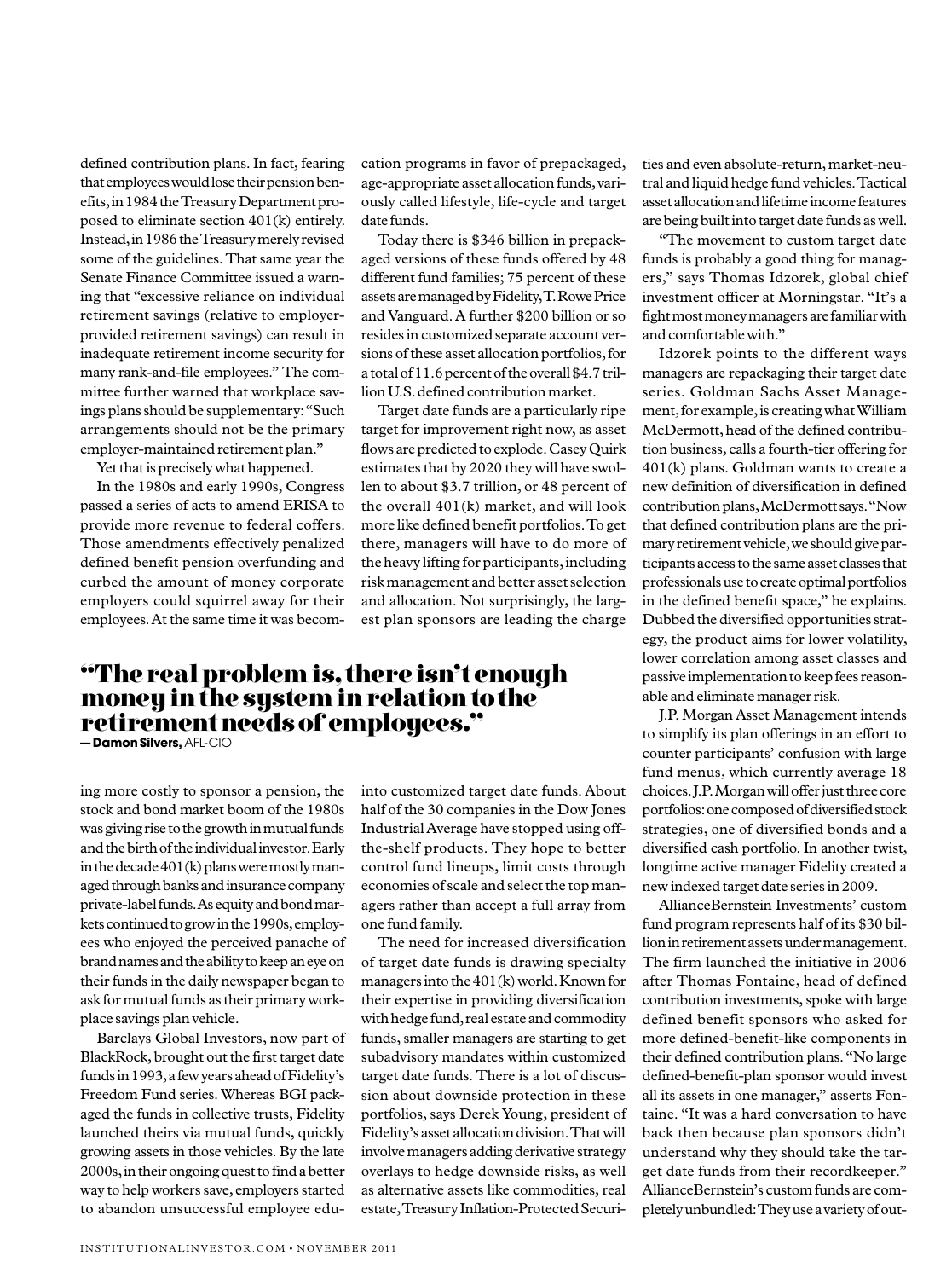

side managers and are delivered in separate accounts. The firm also offers a guaranteed withdrawal benefit option in these funds, using multiple insurance companies.

The changes to target date funds were motivated at least in part by poor returns. Preretirees were especially ill served by their target date investments. According to a 2009 report by the U.S. Government Accountability Office, despite the similarity in fund names that describe a retirement year, the fund components and returns vary widely among the fund providers. Returns for 2010 target date funds ranged from –9.0 to –41 percent in 2008. When the markets recovered in 2009, the gains ranged from 7 to 31 percent.

It hasn't helped that employers as well as their befuddled employees struggle to decipher fee information. According to Deloitte's 2011 survey on retirement readiness, 55 percent of employers said they were not aware of their plans' overall asset-weighted expense ratios. "We think it's a critically important calculation that plan sponsors are missing, because it's the only way to truly understand

Bogle points to TIAA-CREF as a firm that offers reasonable fees. "One of the responsibilities of asset managers in retirement programs is to provide the asset management at appropriately low cost," explains Edward Moslander, senior managing director for institutional sales and services at New York–based TIAA-CREF, whose plans combine individual accounts with guaranteed lifetime income and annuitization.

"The question of fees is where most obviously something is wrong," says the AFL-CIO's Silvers. "The point about defined benefit plans is, you have highly professional managers at every level and you get leverage over the managers." He adds that "401(k) plans give people spurious choices and charge them for spurious choices."

### The time has come to consider

a new way of delivering retirement income benefits to the U.S. workforce — to move beyond the debate over whether defined benefit plans are better than defined contribution plans. Sufficient data has accumulated about what works for employers and

# "What scares me is, what are we going to do with people who won't have money? Are we going to put them in tents?"

**— Angelien Kemna,** APG

the cost of participants investing in the plan," says Deloitte's Cole. "They need numbers from recordkeepers and asset managers. It's not difficult to calculate, but you need fee transparency." After years of lobbying by employee advocacy groups, transparency is on the way, a result of the new 408(b)(2) fee disclosure rules that will arrive in 2012. But consultants warn that it is just the beginning of a rationalization of plan costs.

In his February 2009 testimony, Bogle told the House of Representatives that "excessive investment costs are the principal cause of the inadequate long-term returns earned by both stock funds and bond funds." In addition to high fees, he said, the costs reflect the rapid turnover of actively managed equity portfolios. In 2008 the average actively managed fund had a turnover rate of 96 percent, meaning that its manager bought and sold the value of almost the entire portfolio during the year.

employees in the early 21st century. There are now new, workable pension models that could be adopted or adapted. There are also several successful existing retirement systems from which to crib. It is time to craft a true next-generation retirement benefit.

Despite the current logjam in Washington, there is cause for optimism. That's because folks like Bogle, organizations like NCPERS and the ERISA Industry Committee, and other dedicated retirement experts and organizations have worked hard to develop plans that would work in today's global economy.

But it is also time for the asset management industry to join the effort to rationalize the pension and retirement system rather than keeping its vision narrowed to a status quo that is not providing many U.S. retirees with adequate benefits. With a few exceptions, asset managers have been notably absent from the public dialogue on building a new system to deliver retirement security.

Any change to the system will affect asset managers differently. According to a working paper from the New School for Social Research published in July, "Wall Street's Stake in Pension Reform," economics professor Teresa Ghilarducci and research assistant David Stubbs found that firms like Fidelity and Vanguard would benefit from a new retirement plan system based on individual accounts, while BlackRock; Loomis, Sayles & Co.; Northern Trust and State Street would thrive in a system that emphasized pooled accounts.

Some managers understand that change is due. "It's going to involve being more nimble and thinking more holistically," says Fidelity's Young. Others, like Cynthia Egan, president of T. Rowe Price Retirement Plan Services, one of the largest 401(k) recordkeepers and fund providers, are not keen on wholesale change. "When I think of the defined contribution system, it really is an elegant design in that we have government endorsement through ERISA, corporate fiduciary responsibility, individual responsibility for saving and competition among asset managers."

But even Egan, a former Fidelity executive, does not have to be pushed far to reveal her own gripe about the "elegant" system: "Can we do something to elevate the percentage of workers?" she asks. Participation in defined contribution plans leveled off between 2006 and 2009 after experiencing sharp growth through the 1990s and early 2000s, according to a report last month from the Employee Benefit Research Institute. In 2010 less than 40 percent of all workers participated in an employmentbased retirement plan.

Despite their investment in the status quo, asset managers share a number of important goals with employee and employer advocates. The difficulty in getting employees to sign on to their company plans has the asset management industry and advocate groups alike calling for a mandatory retirement system with a higher contribution rate. "Any new model needs to move from a retail mind-set to an institutional mind-set," says Aon Hewitt's Evens.

Some managers agree that employees would benefit more from participating in a collective pool than from managing their own individual accounts. Ideally, some say, a 401(k)-type workplace savings account